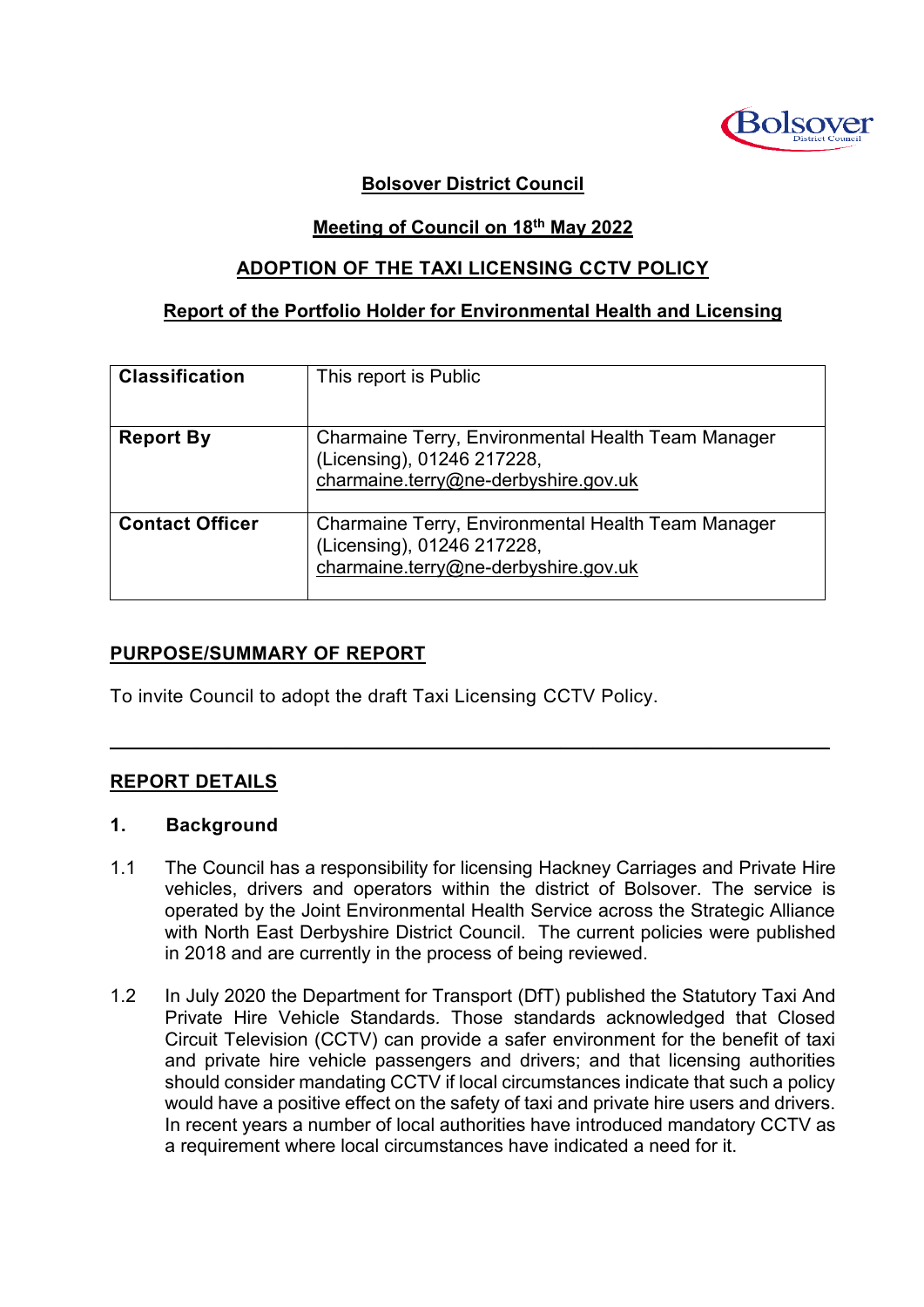- 1.3 In response to the DfT's Statutory Taxi And Private Hire Vehicle Standards the General Licensing Committee were asked to consider a draft policy that introduces a mandatory requirement for taxis and private hire vehicles to have a CCTV system installed. After careful consideration the General Licensing Committee approved a draft policy for consultation.
- 1.4 In recent years there have been a number of investigations into child sexual exploitation both on a national and local level. Most notably are Alexis Jay's investigation into Child Sexual Exploitation in Rotherham and Louise Casey's follow up Report of Inspection of Rotherham Metropolitan Borough Council. Alexis Jay's inquiry found evidence of sexual exploitation of at least 1400 children between 1997 and 2013 in the Rotherham area.
- 1.5 Rotherham Metropolitan Borough Council is a neighbouring authority to Bolsover District Council and directly borders the Bolsover district. The Deregulation Act 2015 introduced provisions that allow a private hire operator to sub-contract work to another private hire operator licensed with a different local authority. It is therefore viable and legitimate that private hire operators licensed with Bolsover District Council could sub-contract work to those licensed by Rotherham Metropolitan Borough Council and vice versa. The close proximity of Rotherham to the Bolsover district makes this an even more likely scenario.
- 1.3 A public consultation was carried out and a full evaluation of the responses, together with the subsequently amended policy, were considered by the General Licensing Committee on 10 February 2022.
- 1.5 Members noted the responses to the consultation and that they felt the introduction of a mandatory requirement for CCTV in taxis is one which would have a positive effect on the safety of taxi and private hire users in the district.

## **2. Details of Proposal or Information**

- 2.1 The draft Taxi Licensing Policy: CCTV has been drafted in line with the Department for Transport's Taxi and Private Hire Vehicle Licensing: Best Practice Guidance and Statutory Taxi and Private Hire Vehicle Standards.
- 2.2 Following a lengthy public consultation and member scrutiny a recommendation has been made to Council that the final draft policy, agreed by the General Licensing Committee on 10 February 2022, be adopted. The final draft policy can be found attached as Appendix 1.
- 2.3 In line with the final draft policy an Equality Impact Assessment and a Data Protection Impact Assessment have been carried out.

## **3. Reasons for Recommendation**

- 3.1 Adopting a mandatory requirement for taxis and private hire vehicles to have CCTV installed can have the following benefits: -
	- deterring and preventing crime;
	- reducing the fear of crime;
	- assisting the police in investigating crime;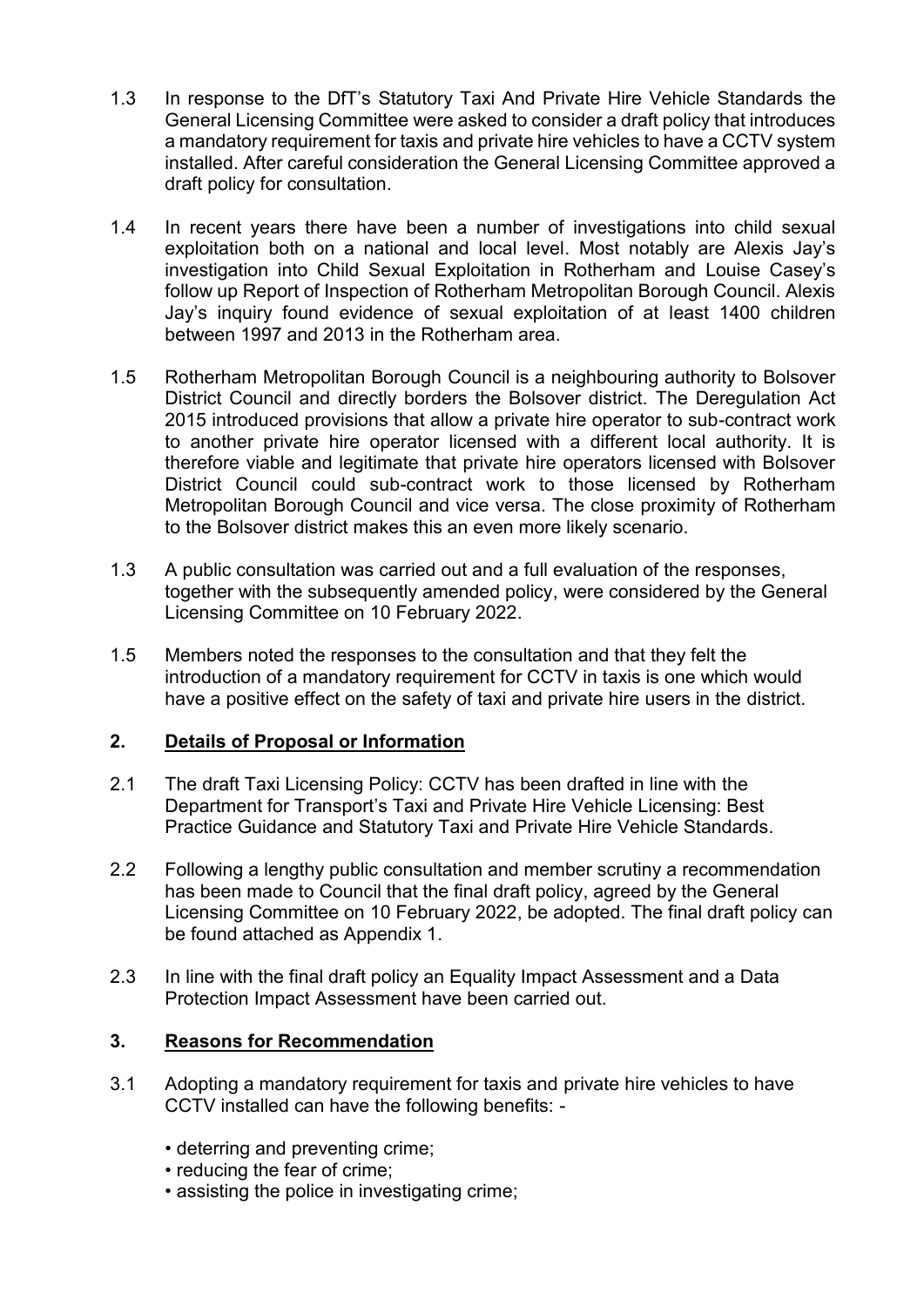• assisting insurance companies in investigating motor vehicle accidents.

Introducing a mandatory requirement for CCTV will provide greater community confidence that taxis and private hire vehicles are safe and regulated.

### **4 Alternative Options and Reasons for Rejection**

4.1 The alternative option is to not adopt the draft policy. However, given the districts close proximity to high profile investigations into child sexual exploitation, this may have negative effects on community confidence and safety and have other negative reputational impacts on the district.

**\_\_\_\_\_\_\_\_\_\_\_\_\_\_\_\_\_\_\_\_\_\_\_\_\_\_\_\_\_\_\_\_\_\_\_\_\_\_\_\_\_\_\_\_\_\_\_\_\_\_\_\_\_\_\_\_\_\_\_\_\_\_\_\_\_\_\_**

### **RECOMMENDATION(S)**

- 1. That Council approve the recommendation from the General Licensing Committee that the final draft Taxi Licensing Policy: CCTV be adopted.
- 2. That the Joint Environmental Health Service implement the policy to ensure that all licenced vehicles have CCTV installed by the end of April 2023.

Approved by Councillor Deborah Watson, Portfolio Holder for Environmental Health and Licensing

#### **IMPLICATIONS;**

# **Finance and Risk: Yes**☒ **No** ☐

#### **Details:**

While the purchase of CCTV systems (an initial cost per vehicle of between £500 and £800) will be a burden which falls on vehicle proprietors there will be consequences for the authority including: -

- Purchase and maintenance of equipment allowing Council officers to access footage
- Training of vehicle inspectors to verify CCTV installation plus additional time taken to test vehicles
- The additional officer time incurred in obtaining and viewing footage from vehicles for investigation purposes
- Training of proprietors/drivers in their data protection obligations (as part of our responsibility as Data Controller for the CCTV footage)
- The additional officer time incurred in obtaining and viewing footage from vehicles where requested under data protection laws by anyone who is subject to recording (for any purpose whatsoever)

Eventual implementation of the policy will need those resource implications to be resolved. However some elements of the additional resource burden would be recoverable from the licence holders via an increase in licence application fees.

On behalf of the Section 151 Officer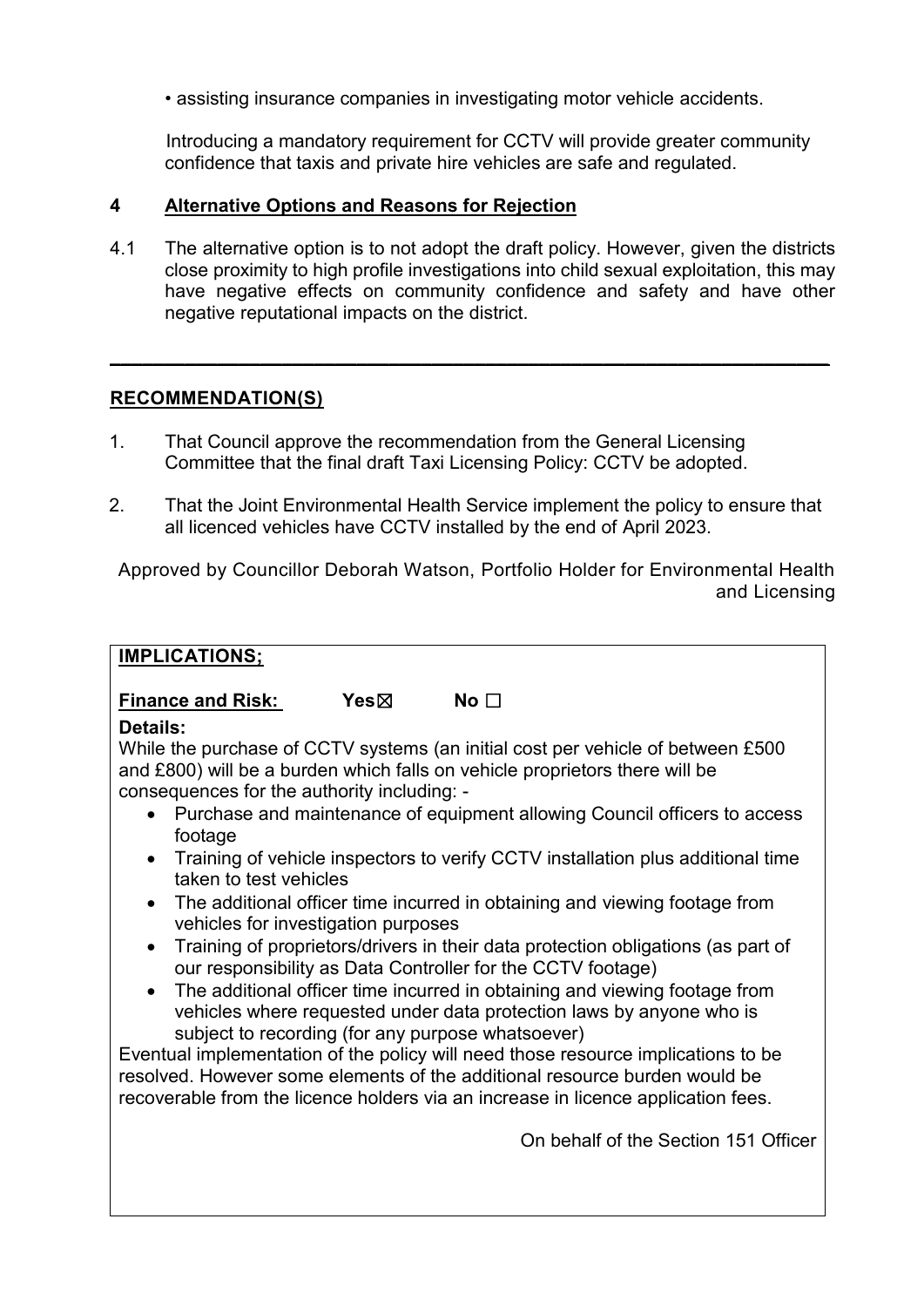|                                                                 |      | <b>Legal (including Data Protection):</b>                                                                                                                                                                                                                                                                                                                                                                   | Yesbox | No $\Box$ |                                           |
|-----------------------------------------------------------------|------|-------------------------------------------------------------------------------------------------------------------------------------------------------------------------------------------------------------------------------------------------------------------------------------------------------------------------------------------------------------------------------------------------------------|--------|-----------|-------------------------------------------|
| Details:                                                        |      |                                                                                                                                                                                                                                                                                                                                                                                                             |        |           |                                           |
|                                                                 |      | The Council must have reasonable grounds for introducing the policy. Statutory<br>guidance indicates the policy will be reasonable unless compelling local reasons<br>exist not to introduce it. Any such policy must also operate in a way that does not<br>cause undue interference with the human rights of taxi occupants, and work in a<br>manner compatible with the requirements of the ICO and SCC. |        |           |                                           |
|                                                                 |      |                                                                                                                                                                                                                                                                                                                                                                                                             |        |           | On behalf of the Solicitor to the Council |
| Staffing:                                                       | Yes⊟ | No $\boxtimes$                                                                                                                                                                                                                                                                                                                                                                                              |        |           |                                           |
| Details:<br>There are no staffing implications for this report. |      |                                                                                                                                                                                                                                                                                                                                                                                                             |        |           |                                           |
|                                                                 |      |                                                                                                                                                                                                                                                                                                                                                                                                             |        |           | On behalf of the Head of Paid Service     |

# **DECISION INFORMATION**

| Is the decision a Key Decision?<br>A Key Decision is an executive decision which has a significant impact<br>on two or more District wards or which results in income or expenditure<br>to the Council above the following thresholds: | <b>No</b> |
|----------------------------------------------------------------------------------------------------------------------------------------------------------------------------------------------------------------------------------------|-----------|
| <b>BDC:</b><br>Revenue - £75,000 $\Box$ Capital - £150,000 $\Box$<br>$\boxtimes$ Please indicate which threshold applies                                                                                                               |           |
| Is the decision subject to Call-In?<br>(Only Key Decisions are subject to Call-In)                                                                                                                                                     | <b>No</b> |

| <b>District Wards Significantly Affected</b>                                                                                                                                                            | None                                                                    |
|---------------------------------------------------------------------------------------------------------------------------------------------------------------------------------------------------------|-------------------------------------------------------------------------|
| <b>Consultation:</b><br>Leader / Deputy Leader $\boxtimes$ Cabinet / Executive $\boxtimes$<br><b>Relevant Service Manager ⊠</b><br><b>SLT</b><br>⊠<br>Members $\boxtimes$ Public $\boxtimes$<br>Other 冈 | Yes<br>Details:<br>Public, member and other<br>stakeholder consultation |

| Links to Council Ambition: Customers, Economy and Environment |  |
|---------------------------------------------------------------|--|
|---------------------------------------------------------------|--|

All